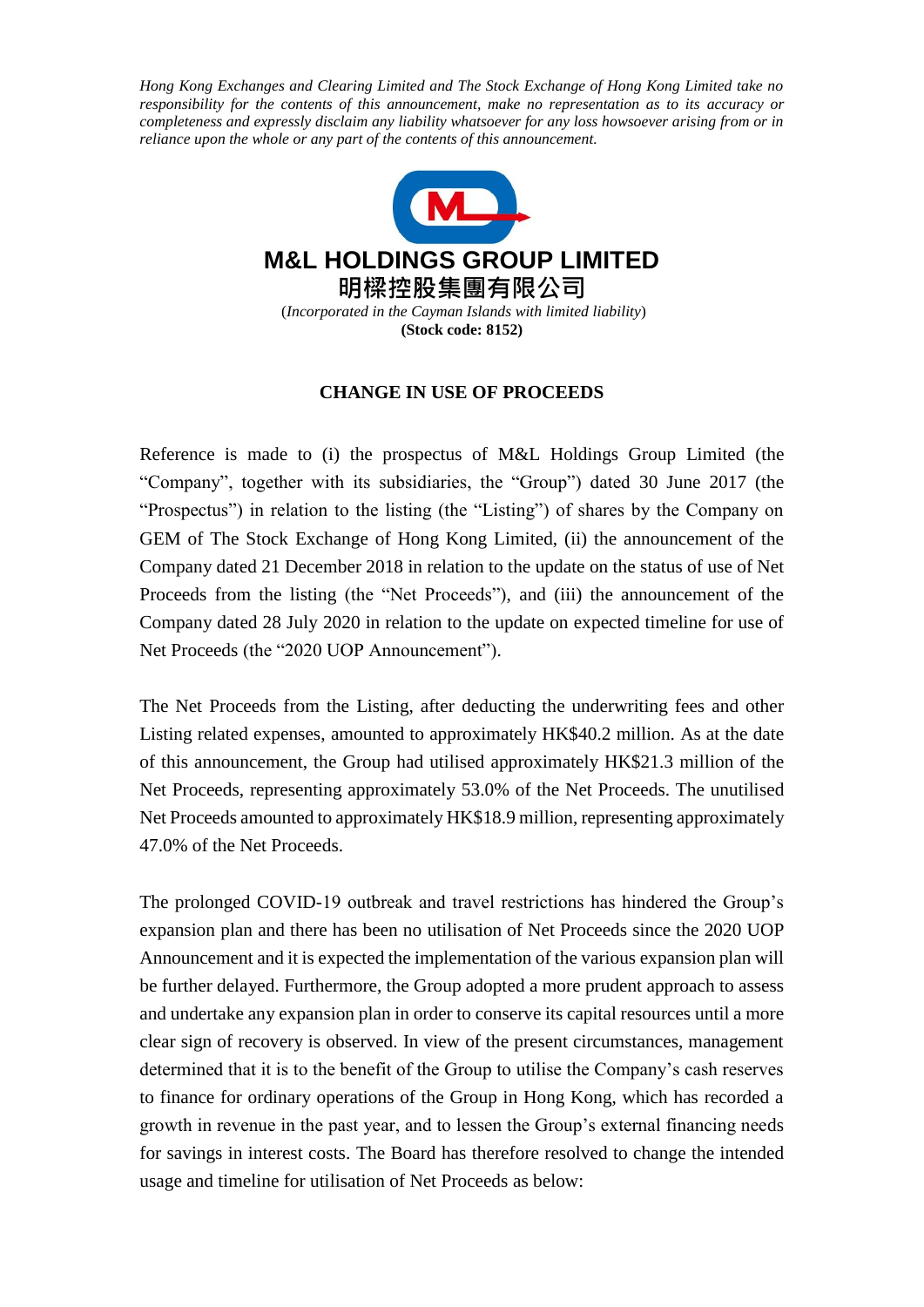|                                                                                                                                                  | <b>Estimated</b><br>use of Net<br>Proceeds as<br>set out in<br>the<br><b>Prospectus</b><br>HK\$'million | <b>Adjusted use</b><br>of Net<br>Proceeds as set<br>out in the 2020<br><b>UOP</b><br>Announcement<br>HK\$'million | Up to the date of this<br>announcement<br>utilised<br>unutilised |              | <b>Proposed</b><br>change in<br>use of<br>unutilised<br><b>Net</b><br><b>Proceeds</b> | <b>Updated</b><br>expected<br>completion<br>date |
|--------------------------------------------------------------------------------------------------------------------------------------------------|---------------------------------------------------------------------------------------------------------|-------------------------------------------------------------------------------------------------------------------|------------------------------------------------------------------|--------------|---------------------------------------------------------------------------------------|--------------------------------------------------|
|                                                                                                                                                  |                                                                                                         |                                                                                                                   | HK\$'million                                                     | HK\$'million | HK\$'million                                                                          |                                                  |
| To further<br>develop<br>fabricated<br>construction<br>steel works<br>and equipment<br>business in the<br><b>PRC</b>                             | 16.0                                                                                                    | 0.2                                                                                                               | 0.2                                                              |              |                                                                                       | N/A                                              |
| To acquire<br>and/or partly<br>finance the<br>expansion of<br>fleet of<br>specialised<br>construction<br>machinery and<br>equipment<br>To expand | 13.6                                                                                                    | 30.3                                                                                                              | 14.0                                                             | 16.3         | 8.0                                                                                   | On or<br>before 31<br>Dec 2024<br>(note 1)       |
| repair and<br>maintenance<br>services in the<br>PRC for<br>tunnelling<br>business                                                                | 5.5                                                                                                     | 0.4                                                                                                               | 0.4                                                              |              |                                                                                       | N/A                                              |
| To expand<br>repair and<br>maintenance<br>services in<br>Australia for<br>tunnelling<br>business                                                 |                                                                                                         | 2.7                                                                                                               | 2.7                                                              |              |                                                                                       | N/A                                              |
| To set up $4$ to $5$<br>sets of mobile<br>repair and<br>maintenance<br>units in the<br>PRC for<br>tunnelling<br>business<br>To renew the         |                                                                                                         | 1.1                                                                                                               |                                                                  | 1.1          |                                                                                       | N/A                                              |
| wear-off<br>facilities and<br>machineries<br>of the repair<br>and<br>maintenance<br>centres of the<br>Group in<br>Hong Kong<br>and               |                                                                                                         | 1.5                                                                                                               |                                                                  | 1.5          | 1.5                                                                                   | On or<br>before 31<br>Dec 2023<br>(note 2)       |
| Singapore<br>General<br>working<br>capital                                                                                                       | 3.9                                                                                                     | 4.0                                                                                                               | 4.0                                                              |              | 9.4                                                                                   | On or<br>before 31<br>Dec 2023                   |
|                                                                                                                                                  | 39.0                                                                                                    | 40.2                                                                                                              | 21.3                                                             | 18.9         | 18.9                                                                                  |                                                  |